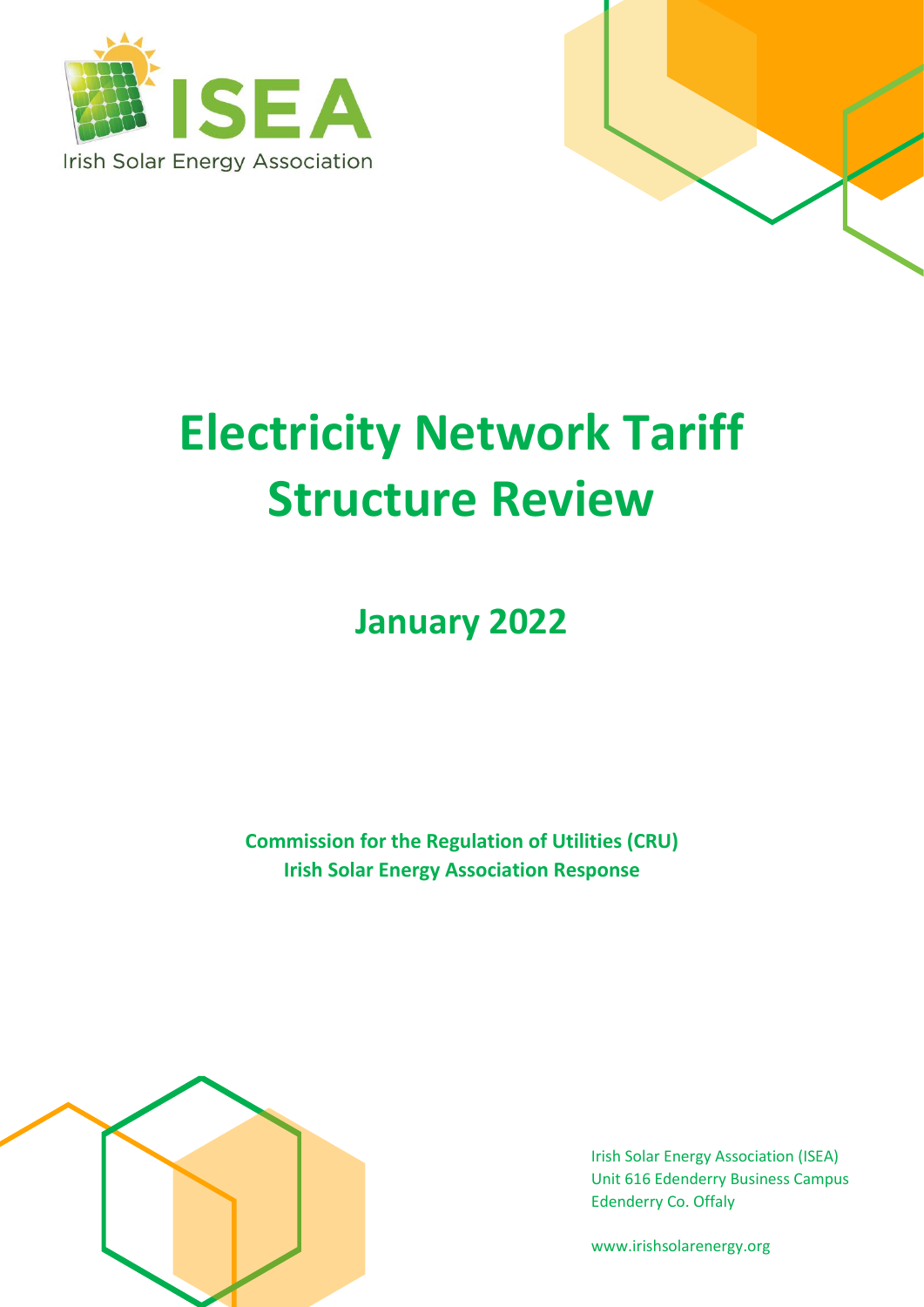

## **Electricity Network Tariff Structure Review**

**Commission for the Regulation of Utilities (CRU)**

#### **Irish Solar Energy Association response**

## **1.0 Executive Summary:**

The Irish Solar Energy Association (ISEA) was established in 2013 to advance a policy and regulatory landscape promoting solar as a leading renewable energy technology that will decarbonise Ireland's electricity system and contribute to a successful and strong clean economy.

In our view, network tariffs should be structured in such a way to facilitate the installation of more renewables onto the grid at both utility and customer scales. From our perspective, this approach entails network tariffs: incentivising more efficient use of the network; encouraging behaviours that aid the system in times of potential stress; not acting as a barrier for self-consumption and export, especially for smaller consumers

This will enable the solar industry and other renewable technologies to participate more actively in the green transition.

#### **Issues For Consultation**

In our view, the CRU should engage with stakeholders via a dedicated Electricity Network Tariff Structure Review stakeholder group. Within this frame, the group should have equitable representation from solar companies as well as representation from large demand users such as data centres and other renewable technologies. Aside from this, the CRU should release further consultations on an ongoing basis to ensure that proposed new tariffs are viable for different industry stakeholders.

We envisage electricity networks in Ireland changing & developing in the following ways:

I. Increased consumption of electricity in Ireland due to demand increases and electrification.

II. Connection of larger numbers of utility-scale solar & other renewable assets to the electricity grid.

III. Increased use of distributed electricity generation from renewables to manage demand-side issues.

IV. Customer Participation in Networks: Residential & commercial consumers exporting their excess renewable generation to the grid.

V. Diversification of Renewable Supply: In other words, different renewable technologies will generate at different times during the day and blended together at other times to balance the system

ISEA has reason to believe that consumers will become progressively more responsible for larger and larger amounts of their own self-consumption and will increasingly seek to export. As distributed generation via behind the meter solar grows potentially encouraged by the recently announced policy incentives, more players will join the system on a disaggregated basis, suggesting supply and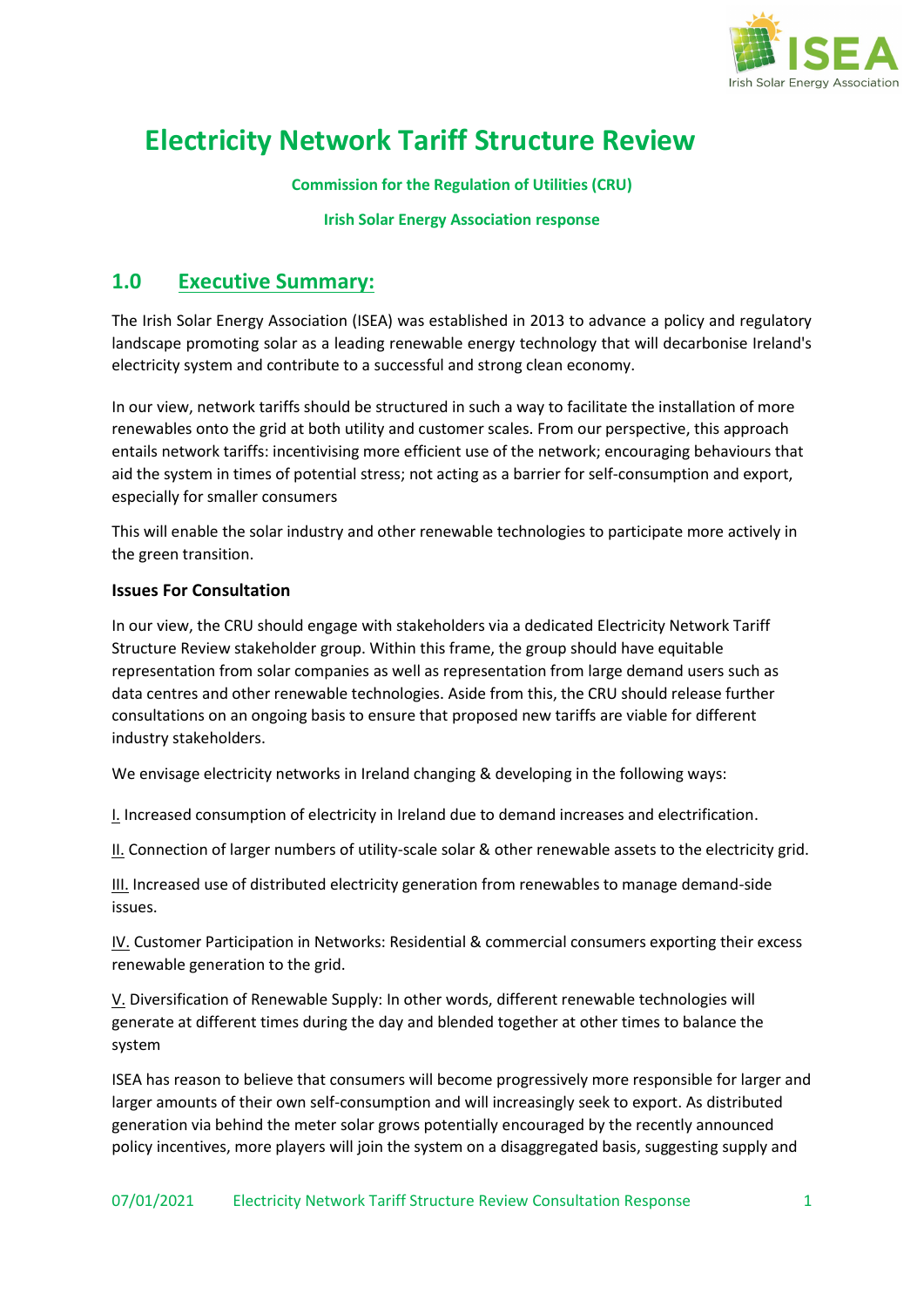

demand will be settled in a more decentralised manner. Network tariffs will need to be designed so as to account for this scenario.

It is important that ESB Networks *National Networks, Local Connections* programme is delivered quickly, but we cannot await its results to consider the design of appropriate network tariffs.

In our view, the existing electricity network is not currently set up to facilitate the necessary changes to Ireland's electricity system. To meet Government targets, the volume of renewable electricity needs to triple in volume in the coming years and network infrastructure must be expanded to achieve this. However, we also need to make better use of our network so as to ensure that we are not building unnecessary infrastructure.

The price signals within the current system of electricity network tariffs do not sufficiently affect behaviour or influence use of the electricity network, suggesting scope for their use in a more effective manner. In parallel, we would note that there is spare capacity on the system but n-1 planning standards make it too expensive or cumbersome to access. We would suggest that the planning standards must be overhauled to build capacity onto the network.

Several concepts cited in the Advisors Paper are potentially useful for the Irish market. For example, Italy schedules regular reviews of its tariff structure. This measure would be a welcome change to the Irish market. To implement this, we suggest an interim set of charges is introduced and that subsequent reviews are aligned with Price Review periods. Portugal is using critical peak pricing to create an interim version of time-of-use tariffs in lieu of smart metering; we would suggest that the CRU considers whether aligning network charging with times when the system is under stress to generate an appropriate incentive.

Consideration must be given to the generation use of system charges – which is not currently in the scope of the review. ISEA recognises that there is a degree of complexity to this aspect of the review due to generation use of system charges being an all-island matter under the SEM Committee. That said, to consider largely the demand side of network charging without a corresponding initiative on the supply (i.e. generation) side is to operate on a partial basis and likely to lead to an incomplete incentive. In addition, it increases the potential risk of misalignments within the charging regime.

#### **Next Steps**

ISEA submits our response to the regulator. We would welcome the opportunity to discuss the analysis underpinning our response and contents of same.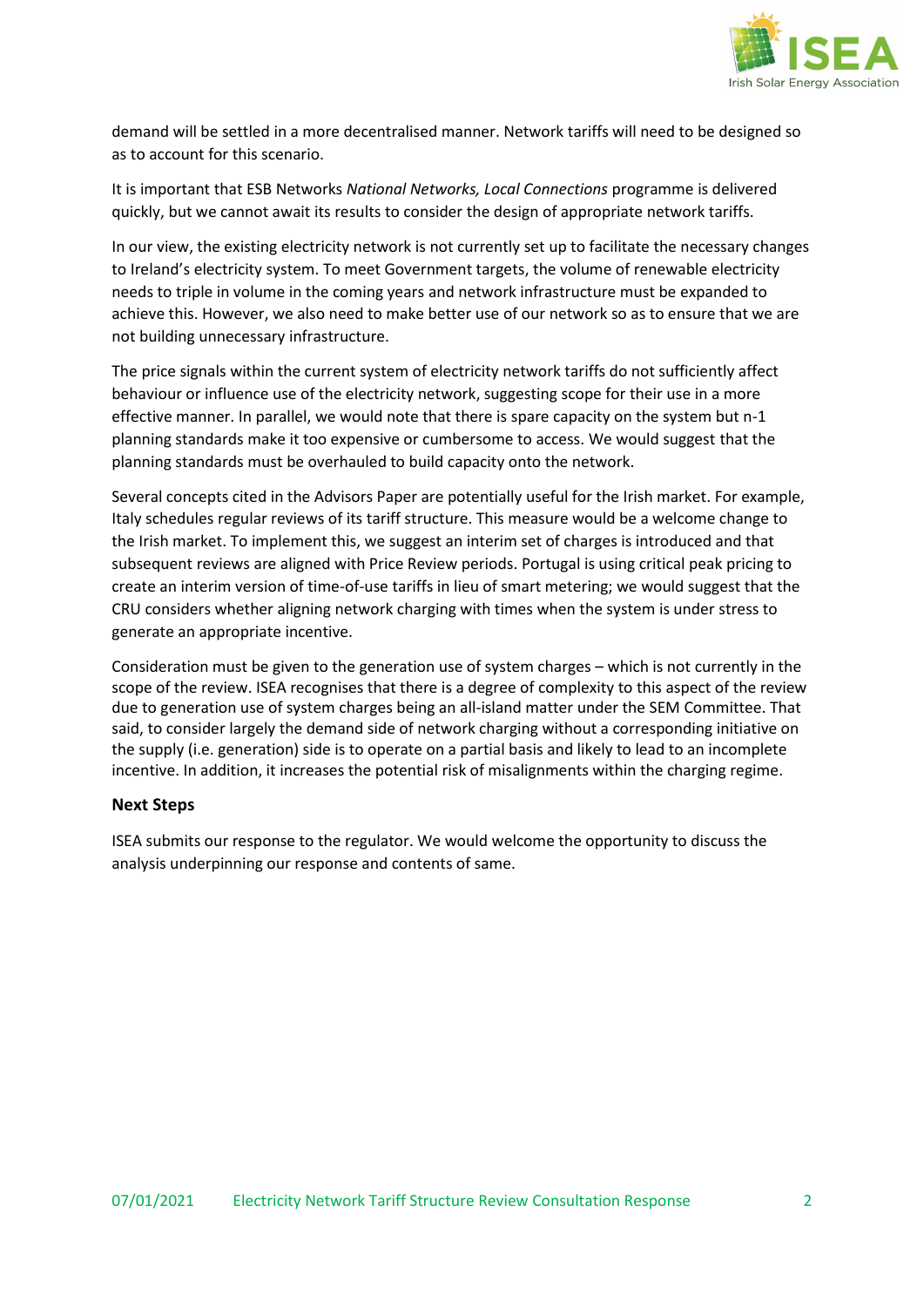

## **2.0 Introduction:**

The Irish Solar Energy Association (ISEA) was established in 2013 to advance a policy and regulatory landscape promoting solar as a leading renewable energy technology that will decarbonise Ireland's electricity system and contribute to a successful and strong clean economy. As the leading voice for the Irish solar industry, ISEA works closely with stakeholders to advance the solar agenda on behalf of our members. ISEA is committed to delivering 5 gigawatts (GW) of utility-scale solar and 1GW of customer-scale solar in the next ten years to make a significant contribution towards 2030 energy targets and achieve a diverse and clean electricity network. As the trade association for the solar industry in Ireland, ISEA is responding on behalf of our membership of 170 parties currently active in the Irish solar market.

In our view, network tariffs should be structured in such a way to facilitate the installation of more renewables onto the grid at both utility and customer scales. From our perspective, this approach entails network tariffs: incentivising more efficient use of the network; encouraging behaviours that aid the system in times of potential stress; not acting as a barrier for self-consumption and export, especially for smaller consumers.

## **3.0 Issues For Consultation:**

#### **3.1 Stakeholder Engagement:**

#### **1. How should the CRU engage with stakeholders over the course of the Electricity Network Tariff Review?**

ISEA appreciates the CRU's proposed openness in the context of the Electricity Network Tariff Structure Review given the growing complexity of the electricity system in Ireland. In our view, the CRU should engage with stakeholders via a dedicated Electricity Network Tariff Structure Review stakeholder group. Within this frame, the group should have equitable representation from solar companies as well as representation from large demand users such as data centres and other renewable technologies.

Aside from this, the CRU should release further consultations on an ongoing basis as the review continues to ensure that new tariffs are viable for different stakeholders.

#### **2. If a dedicated Electricity Network Tariff Review stakeholder group is established, would you be interested in participating? If such a group was over-subscribed, how should the CRU limit the number of members?:**

ISEA and its members would be very interested in participating in an Electricity Network Tariff Structure stakeholder group in the event one was to be established. It is crucial for the green transition that solar is given due consideration as a renewable technology. When compared to other renewable technologies solar has a distinct and more predictable output profile – but also utilises the energy system differently when compared to thermal and wind assets. Solar, therefore, offers a unique opportunity to reduce demand-side issues on the system.

We accept that there may be a limit on the number of participants in the stakeholder group - ISEA, therefore, believes that engaging directly with trade associations may be a more efficient use of the CRU's time and resources. Within the Stakeholder Group itself, a potential solution to this may be to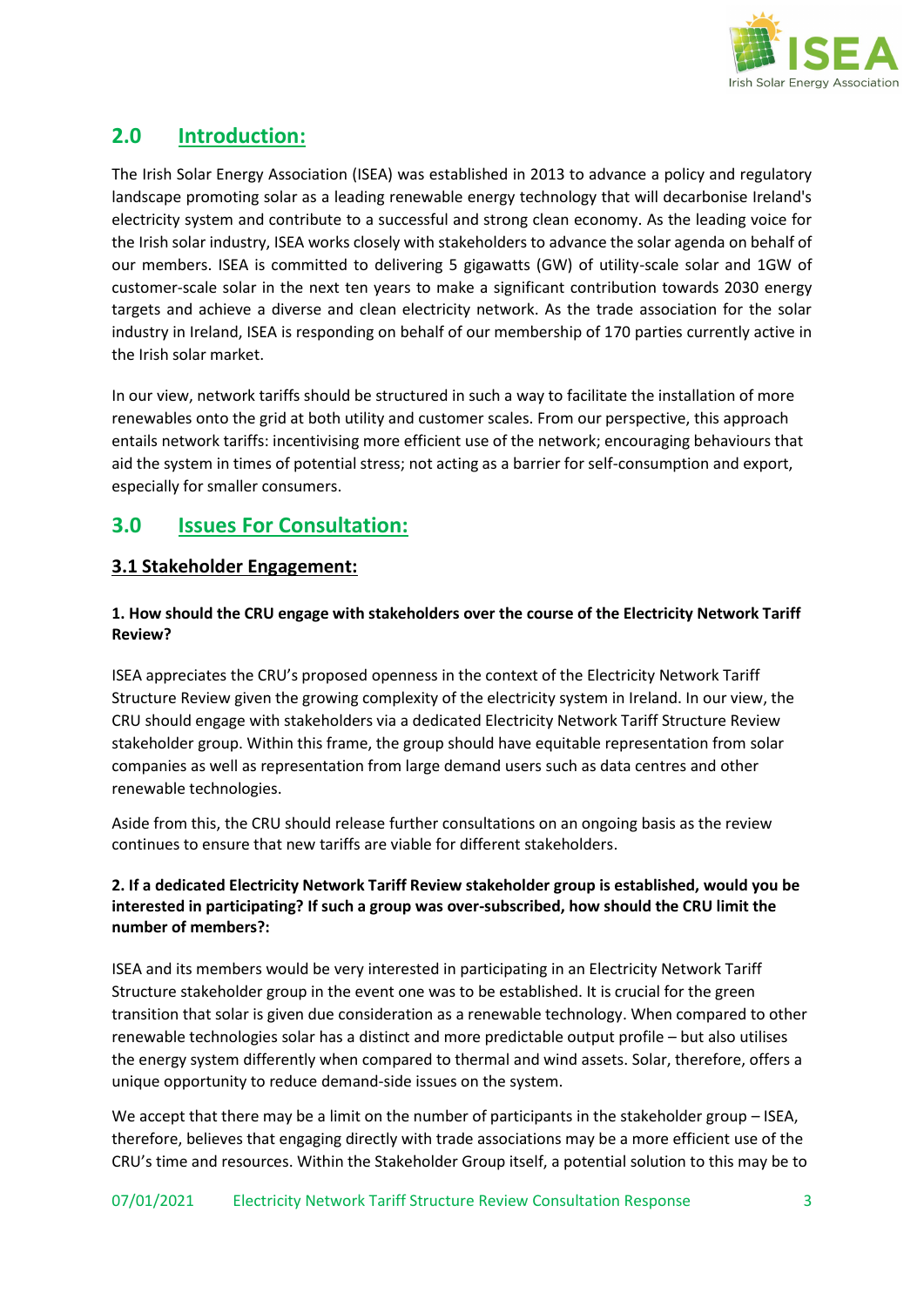

have sub-committees in order to ensure the dialogue between stakeholders and the regulator is focused and productive. For example, sub-committees of such a group could include:

- o Equitable Network Access Sub-Committee
- o Efficient Use of Network Sub-Committee
- o Supplier Sub-Committee

#### **3.2 Objectives:**

#### **3. Do you agree with the objectives of the Electricity Network Tariff Structure Review? Please state your reasoning.**

The objectives of the Electricity Network Tariff Structure Review are cited as follows:

- o Fit for Purpose Network Tariffs: *''To deliver network tariff structures that are in the best interest of consumers and are fit-for-purpose for the modern evolving electricity networks.''*
- o Low Carbon Future: *''To deliver network tariff structures that help facilitate a low carbon future that is secure, competitive and cost-effective.''*

In principle, ISEA supports these objectives as they align with our view of what the structure of the Irish energy market will be in the future as more renewables connect to the grid. However, it is concerning to us that the objectives do not have key performance indicators or other pre-set standards to determine their success or failure. In this respect, the proposed objectives lack definition. We hope the CRU 2022 Workplan will provide further clarity on this issue once it is released and that this will include completion timelines where relevant.

The CRU's aim to achieve a low carbon pathway for Ireland while also not threatening 'security of supply' is a welcome measure in theory – but in the past this has manifested in the form of hesitancy to connect higher levels of renewables and decommission thermal assets.

#### **4. Should the CRU include any other objectives? If so, please explain your reasoning.**

The objectives of the review that are cited by the CRU are a welcome development in terms of decarbonisation and better consumer outcomes. However, in line with the Climate Action Plan and other government initiatives such as RESS auctions, ISEA believes that the 'Low Carbon Future' objective should emphasise the delivery of decarbonisation.

#### **3.3 Proposed Principles:**

#### **5. Do you agree with the proposed principles of the Electricity Network Tariff Structure Review? Are they clearly defined?**

ISEA is broadly supportive of the proposed principles of the Electricity Network Tariff Structure Review, though we would note some potential areas where clarification would be helpful.

We agree with the 'non-discrimination' principle*: ''Similar network usage should not face any undue differences in network charges.''* However, ISEA is concerned as it would appear that different technologies are already discriminated against based on their capacity factor i.e. as the tariffs are heavily weighted towards capacity (per MW) rather than usage (per MWh).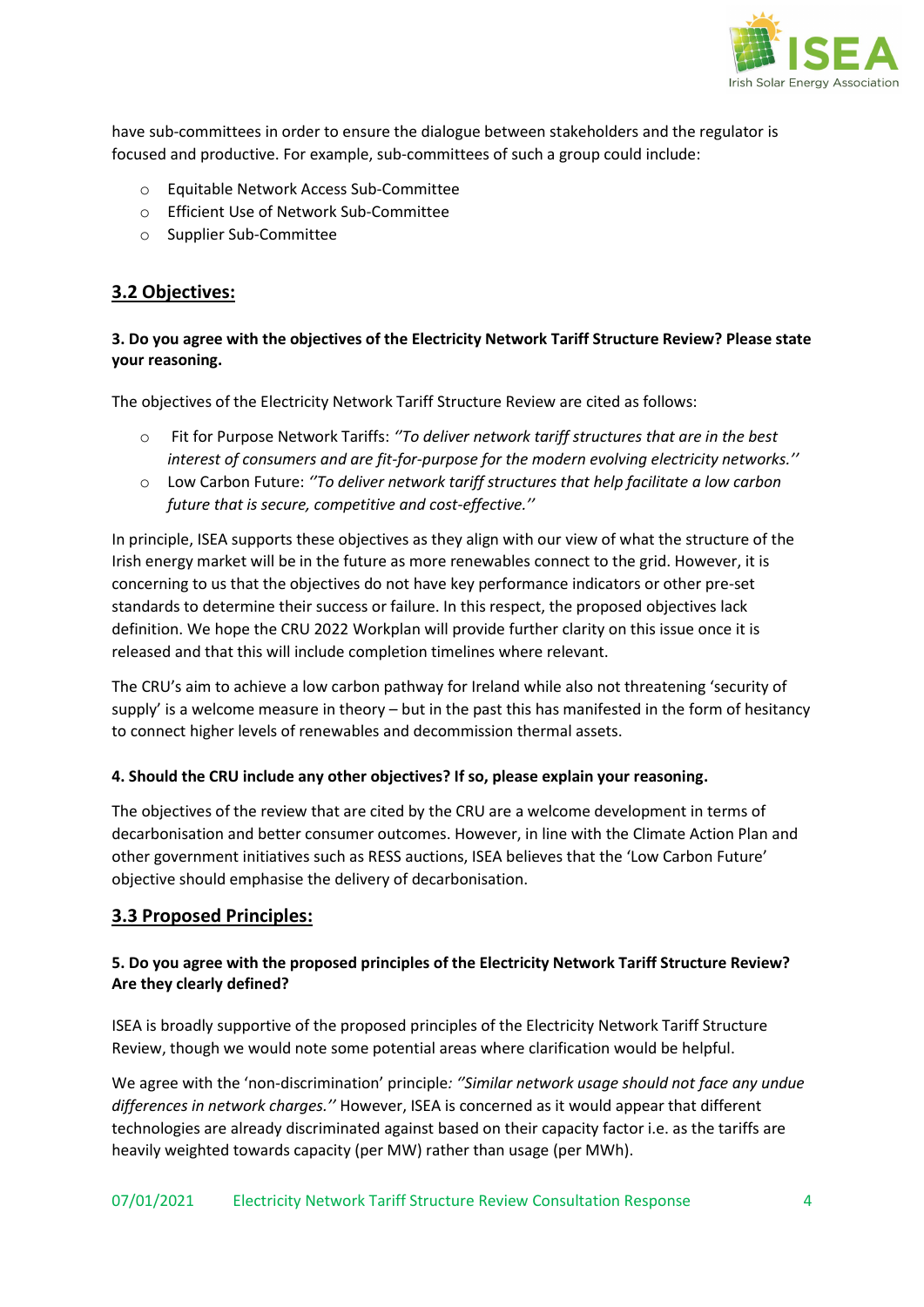

A shift towards more MWh-based charging would incentivise all users to make more efficient use of the network, buttressing the "Efficiency" principle.

In terms of the 'Adaptability' principle, we believe network tariffs should be appropriately flexible to allow for changes in the system such as the connection of a larger number of renewables or changes in use patterns by consumers, especially where consumers export or store electricity.

ISEA approves of Cost Reflectivity, but we simultaneously question who should bear the cost of this and what the mechanics of this should be? We question 'Cost Recovery' as a principle – this provides network operators with significant influence on prices for consumers and does not incentivise efficiency in use of the system.

#### **6. In your view, should any further principles be added, or any existing proposed principles be removed? Please explain your reasoning:**

ISEA does not believe that any further principles should be added nor that any existing proposed principles be removed. That said, the 'Cost Recovery' principle should be qualified in order to ensure that its only function is to recoup costs efficiently.

#### **3.4 Scope of Review:**

#### **7. Do you agree with the areas that are identified as in-scope and out-of-scope for the review? Please state your reasoning:**

The areas that are defined as in and out of scope of the review are not a major issue for ISEA. Our primary concern is that it is amended in order to include Generation Tariffs – please see our response to Question 8 for more detail.

#### **8. Acknowledging that resources are finite, are there any other areas that should be included in, or excluded from, the in-scope and out-of-scope areas for the review? If so, please explain your reasoning.**

In our view, Generation Tariffs should be in scope since demand has been cited as being 'in-scope'. As generation aims to satisfy demand it would make sense to consider both as relevant areas of the review.

Consideration must be given to the generation use of system charges – which is not currently in the scope of the review. ISEA recognises that this request creates a degree of complexity to the review due to generation use of system charges being an all-island matter under the SEM Committee. That said, to consider largely the demand side of network charging without a corresponding initiative on the supply (i.e. generation) side is to operate on a partial basis and likely to lead to an incomplete incentive. In addition, it increases the potential risk of misalignments within the charging regime.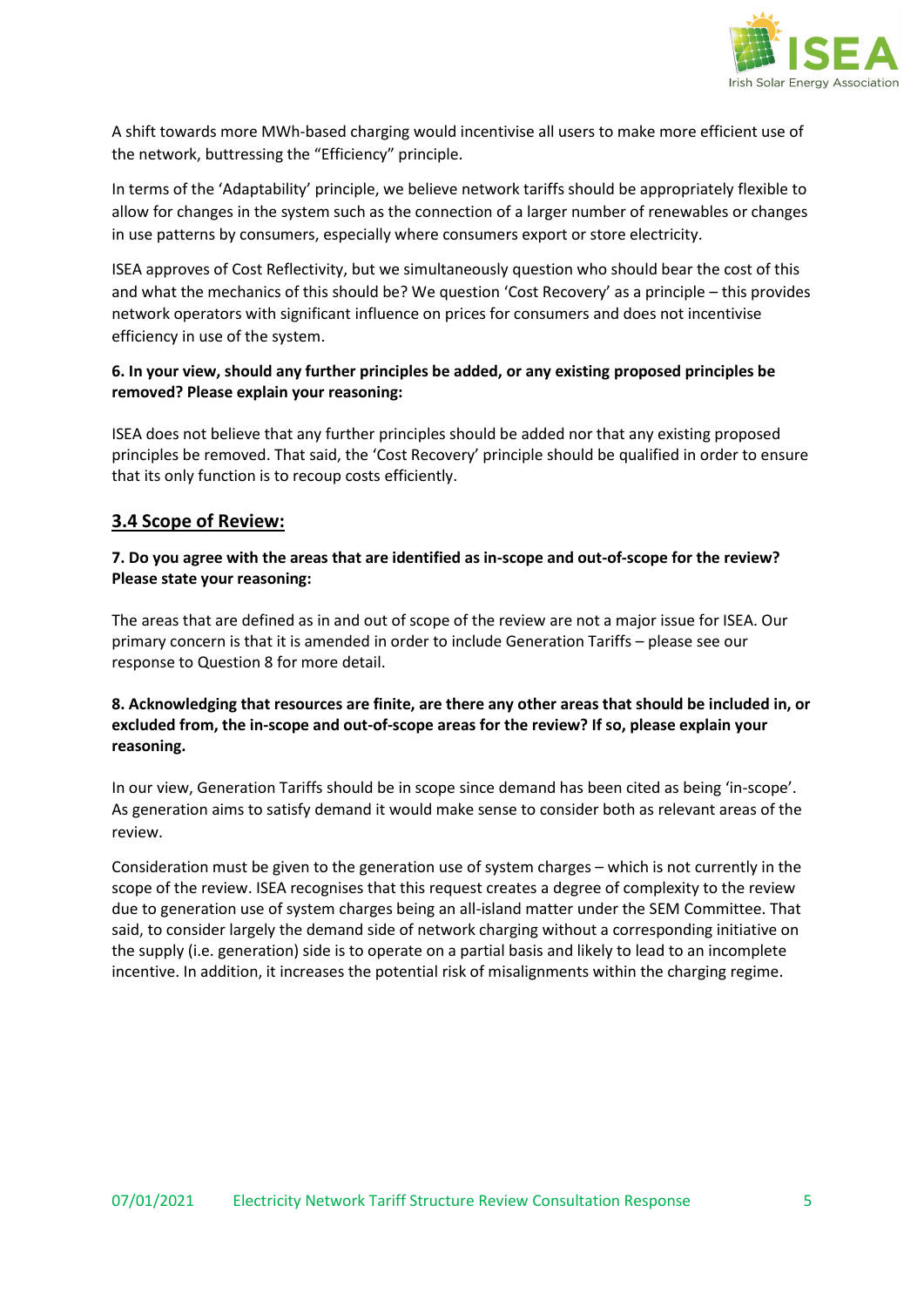

### **3.5 Future Developments of the Electricity Networks and their implications for tariff structures:**

#### **9. How do you see the use of the electricity networks in Ireland changing and developing in the future?**

We envisage electricity networks in Ireland changing & developing in the following ways:

I. Increased consumption of electricity in Ireland due to demand increases and electrification. We believe the prevalence of private wire networks and corporate power purchase agreements (CPPAs) will increase.

II. Connection of larger numbers of utility-scale solar & other renewable assets to the electricity grid. The network structure will need to change in order to manage an increased dependence on asynchronous generation as there is more active participation by renewable technologies in the energy market at the sub-50-kilowatt level and utility level.

III. Increased use of distributed electricity generation from renewables to manage demand-side issues. This approach will involve increasing the capacity of customers to respond to price signals. ESB's National Networks, Local Connections programme may help to serve as a conduit for this.

IV. Customer Participation in Networks. Residential & commercial consumers increasing both selfconsumption and seeking to export their excess renewable generation to the grid – remuneration or subtraction from consumer electricity bill as a result i.e., Microgeneration Support Scheme, Deemed Export Quantity.

V. Diversification of Renewable Supply: In other words, different renewable technologies will generate at different times during the day and be blended in a more diverse renewables portfolio at other times of the day. This situation will change how the Irish electricity system responds to demand and should be considered within the network tariff structure.

#### **10. In your view, are they any drivers of change in the future use of the electricity networks that the CRU hasn't covered in this paper? If so, please identify them and explain your answer:**

The structure of the wholesale market could change in line with the intended change to 80% renewable electricity, as proposed by EirGrid in *Shaping Our Electricity Future*.

Given the potential contextual changes in the coming years, it is essential that tariffs are reviewed at least every five years in order to incorporate changes to the factors underpinning network tariffs on an ongoing basis.

#### **11. How do you think the roles of different parties/stakeholders across the networks will change in the coming years?**

ISEA can see the roles of the following stakeholders changing:

I. Consumers: As behind the meter generation becomes more common, consumers will take a more active role in providing for their own supply needs as well as contributing to the regional supply/national supply needs.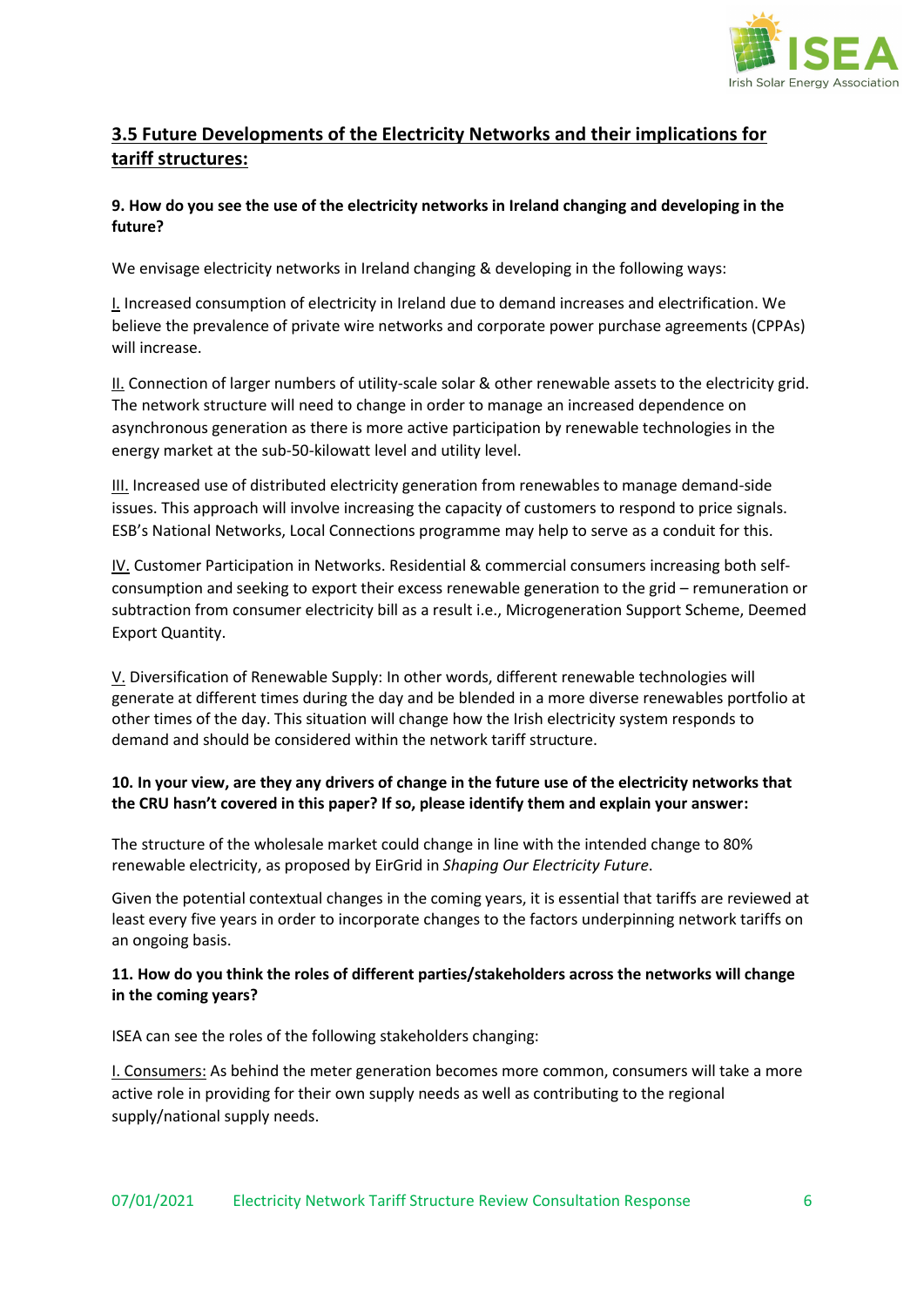

II. Thermal Asset Owners: The role of thermal asset owners will change considerably as more thermal assets generate less power and some are decommissioned. They may be relied on less for energy and more for services to the system. This is necessary to mitigate against the effects of climate change, but there is an opportunity for thermal asset owners to instead install renewable assets on their land portfolios and participate in the green transition – thereby reducing the effects of climate change and minimising job losses through retraining schemes as has been the case with Bord Na Móna.

III. Renewable Asset Owners: Renewable asset owners will become the main delivery partners for energy supply as the green transition progresses – this will require cooperation between stakeholders to ensure climate targets are achieved.

IV. Network Operators: Network operators will continue to be responsible for overseeing the day-today operations of the network. This will likely be very challenging during the transition phase to renewables – we encourage the network operators to engage frequently with representative bodies and asset owners during this process. With more distributed generation, the network is likely to become decentralised requiring possible changes to how assets are dispatched. As a result of this, the barrier between the operation of the distribution and transmission systems may become more porous, meaning DSO-TSO interfaces are key and may be managed by technology.

#### **12. How could changes to the electricity network tariff structures facilitate and/or encourage a whole system approach to network investment, network management and system operation? Please explain your answer:**

ISEA takes issue with the CRU claiming it is taking a 'Whole of System' approach to the Network Tariff Structure Review when generation is out of scope for the review. To take a whole of system approach, a cross-border review of generation & demand network tariffs is necessary.

#### **13. How do you foresee the increasing uptake of behind-the-meter generation for the purpose of self-consumption changing the load profile of electricity consumers, particularly domestic electricity consumers, in the future?**

Several considerations influence the load profile in the context of behind the meter solar. In the winter, solar output is somewhat diminished due to the reduced number of daylight hours. This will mean that grid demand will continue to be lower in the summer months, but that winter demand is likely to increase.

Since the current tariff structure was instituted in 2000, solar panel technology has become progressively more efficient as more research & development has been completed by manufacturers. ISEA has reason to believe that this will continue as technology is refined, meaning that consumers will become progressively more responsible for larger and larger amounts of their own self-consumption. We are of the view that self-consumers should not be charged via tariffs for their self-generation – even as the relevant technology improves. To do so would in effect penalise ordinary consumers who are doing their part for the green transition.

As the volume of distributed generation via behind the meter increases, supply and demand may need to be settled on a more decentralised basis. Policy will have a significant impact on the uptake of behind the meter solar. This uptake will increase as self-consumers are offered more incentives under initiatives such as the Government Microgeneration such as the Microgeneration Support Scheme.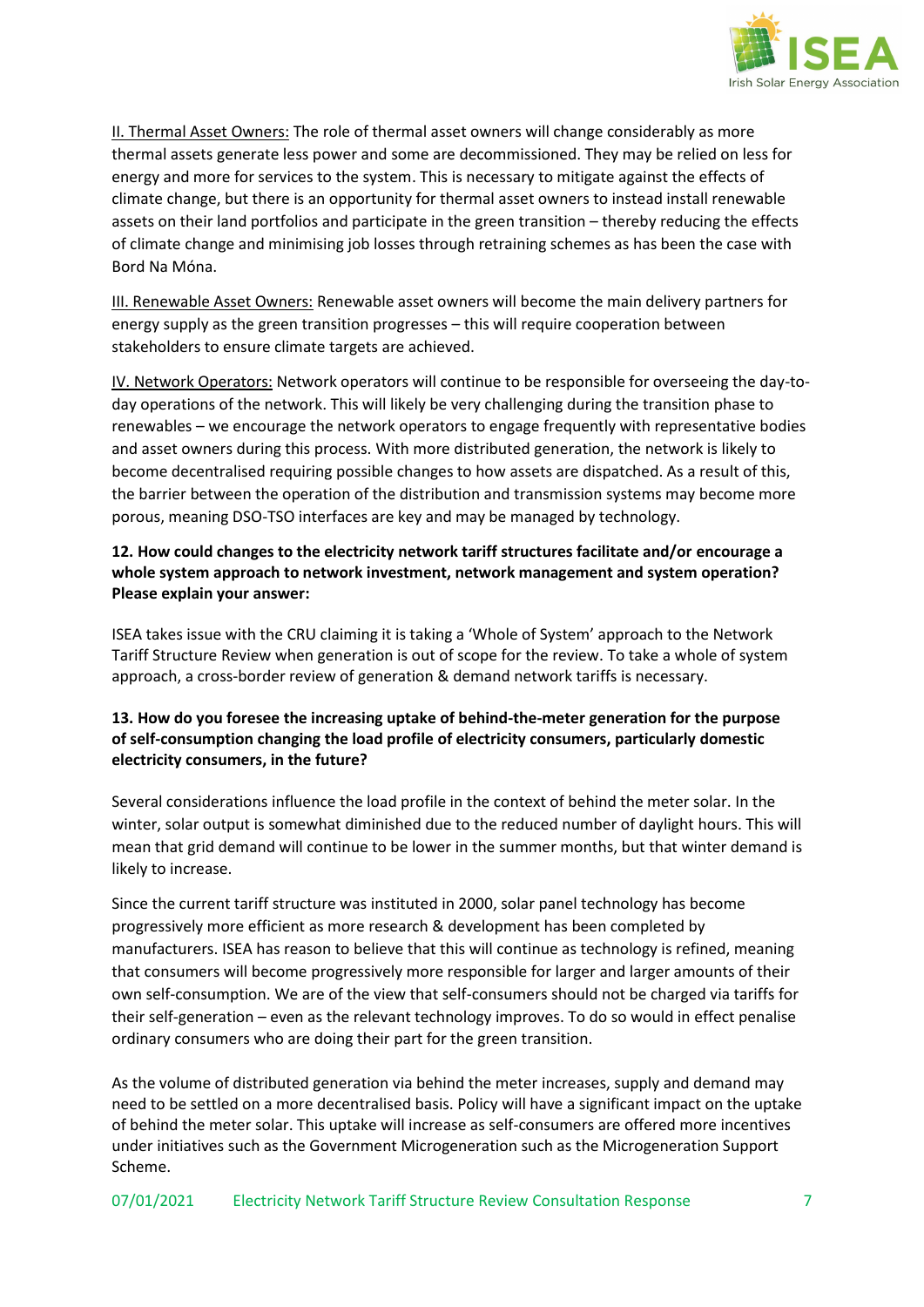

#### **14. What are your views on the impacts of future changes identified in this section and their implications for electricity network tariffs?**

In ISEA's view, the CRU needs to recognise that increased volumes of network electricity infrastructure can and need to be built to support the green transition. However, it is important to note that different user groups ranging from domestic consumers to commercial users will attempt to use this infrastructure in different ways to suit their own interests. Therefore, use of system charges need to be structured in such a way that encourages efficient use of the network by system users via price signals.

#### **15. Do you think that there are implications or issues that need to be addressed for electricity network tariffs that we have not mentioned in this paper? If so, please explain what these implications are and why they need to be addressed:**

Fuel poverty is an aspect of the electricity network tariffs that has not been mentioned in the Network Tariff Structure Review. By increasing the amount of renewables on the electricity system in Ireland, the costs of electricity to consumers are reduced due to a lack of dependence on external commodity markets and other cost reductions.

In effect, the distributional effects of renewable energy self-consumption for disadvantaged communities are considerable – this is particularly important for reducing fuel poverty. Network tariffs, therefore, need to be structured in such a way that facilitates self-consumption and export.

#### **3.6 The Current Network Tariffs:**

**16. How do you think changes to the electricity network tariff structures could help stakeholders avail of opportunities opening up due to future changes to the electricity networks?**

In our view, flexibility needs to be included in the new network tariffs to encourage peer-to-peer trading and other aspects of distributed generation i.e., they should not disincentivise more active use of the network by consumers.

#### **17. In your view, how do the current network tariff structures impact different types of network users? Do any network users have particular challenges or issues with the current network tariff structures? Please explain your answer:**

No response.

#### **18. In your view, could the existing electricity network hinder the changes that are necessary for the electricity system in the coming years. Please explain your answer:**

Yes. In ISEA's view, the existing electricity network is not set up to facilitate the necessary changes for Ireland's electricity system. As a case in point:

I. Renewable Electricity: The volume of renewable electricity needs to triple in volume in the coming years. The network infrastructure must be expanded to achieve this.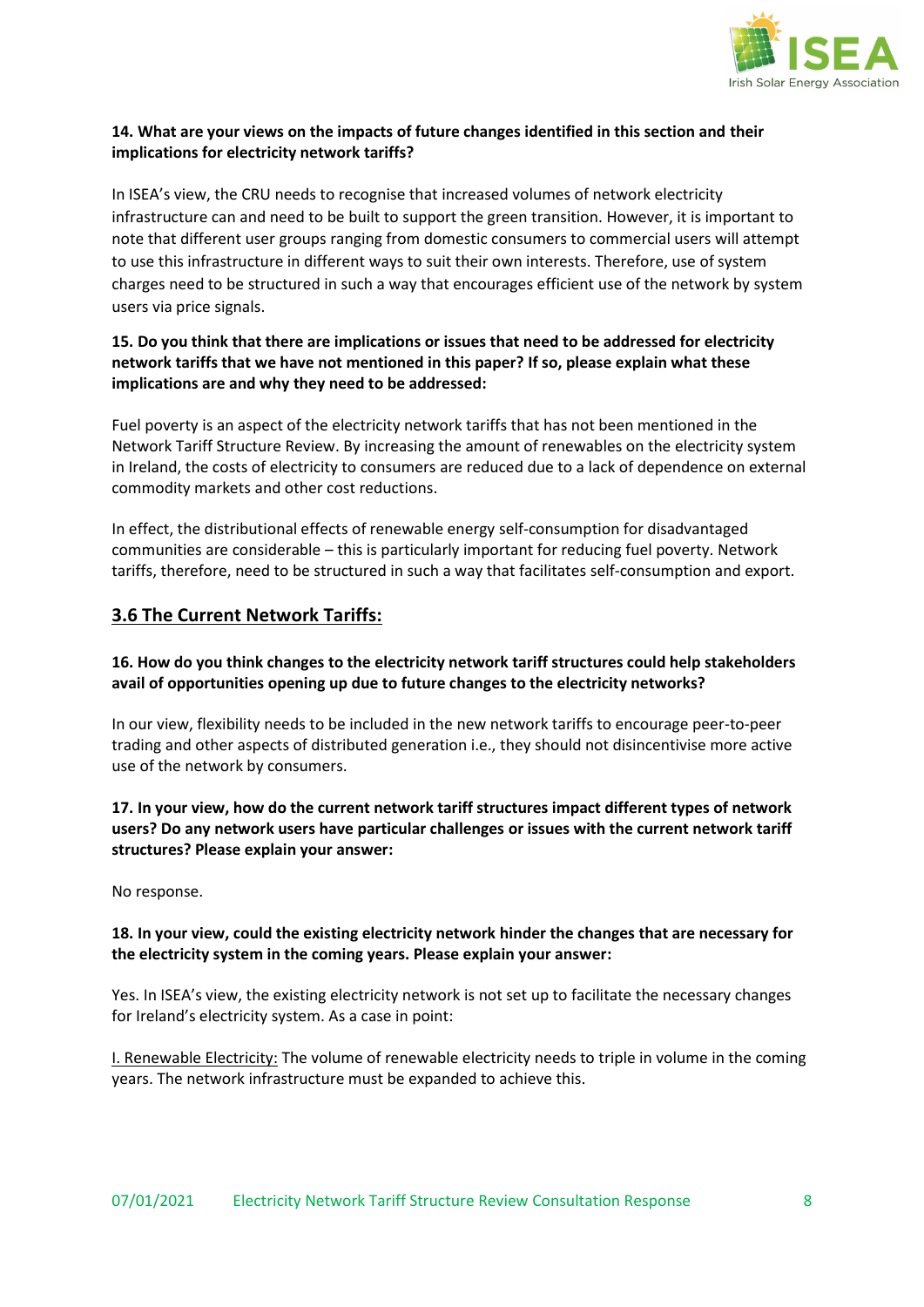

II. Planning Standards: Planning standards must be overhauled to build capacity onto the network. ISEA notes that there is spare capacity on the system but n-1 planning standards make it too expensive or cumbersome to access. We would suggest that the planning standards must be overhauled to allow more effective use of infrastructure and avoid overbuilding the system.

This is essential for ensuring system costs are efficient.

#### **19. In your view, do the price signals within the current electricity network tariffs sufficiently affect behaviour and influence use of the electricity networks? Please explain your answer:**

In ISEA's view, the price signals within the current system of electricity network tariffs do not sufficiently affect behaviour or influence use of the electricity network, as they are largely weighted towards the capacity of the connection rather than its usage. Use of system charges do not affect where customers locate on the network, when they use and how they use it. In effect, it functions only as a line item on a customer's bill to help recover network company costs.

#### **3.7 Tariff Considerations:**

#### **20. What are your views on the network tariff components and considerations outlined in this paper?**

ISEA does not object in principle to the tariff components outlined in the Network Tariff Structure Review, but we feel that a more detailed review process is needed for each of the tariff structures.

#### **21. Are there additional tariff components, structures or options not described above that the CRU should consider? If so, please identify them and provide rationale:**

No response.

#### **3.8 International Review:**

#### **22. Are there lessons or insights highlighted in our Advisors Paper (CRU/21/123A) that are particularly relevant to this Electricity Network Tariff Structure Review? Please explain your answer:**

ISEA views several concepts cited in the Advisors Paper as potentially useful for the Irish market in the context of revising tariff structures to encourage uptake of renewables.

#### I. Australia:

ISEA is interested in the approach taken in the Australian market, wherein tariffs are based on longrun marginal costs, but the regulator is required to recover revenues that minimise the distortions to market signals while networks are allowed to determine their own cost-reflective tariffs. This is a novel approach, but ISEA would have concerns about the distributional impacts of this in terms of fuel poverty in the event such a measure was implemented in Ireland.

As Ireland begins to introduce more renewables into the electricity system, the regulator needs to control price signals to influence consumer behaviour, but also to offer networks flexibility in how this is executed.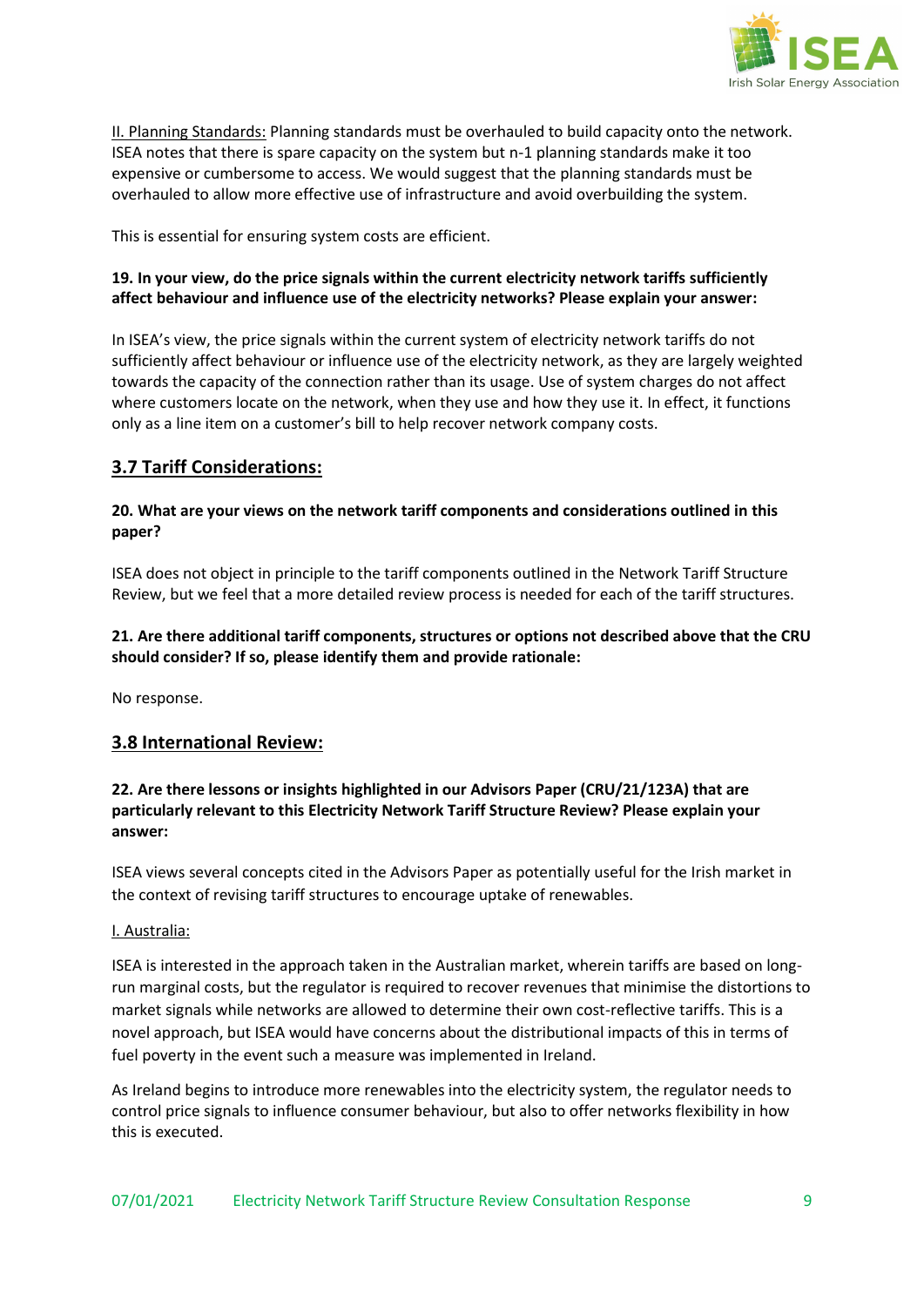

#### II. Germany:

Germany faces a demand imbalance: *''most wind capacity is in Northern Germany, whereas most demand comes from cities and industrial areas in the South and West of the country.''* Given that different renewable technologies have different spatial relationships with demand locations, ISEA would suggest value in considering locational signals via network charging.

#### III. Great Britain:

ISEA notes several valuable observations within the Advisor Papers assessment of the GB market, while simultaneously acknowledging the GB market is far more complicated due to multiple distribution systems in operation. That said, ISEA notes efforts made by GB regulator Ofgem to promote decarbonisation at the least possible cost to consumers. Equally, providing consumers with well-defined network access rights to offer a greater degree of choice in terms of how they connect and use the network facilitates greater uptake of renewables while not compromising on consumer choice.

It should be noted that alignment between network storage and flexibility is an important consideration – particularly considering the availability of renewable resources at different intervals. In the case of the Irish market, we would encourage the CRU to consider if network tariffs should have more of a forward-looking element or an incentive in the form of price signals.

#### IV. Italy:

Italy schedules regular reviews of its tariff structure, with tariffs being set for eight-year intervals. Regular reviews of tariffs would be a welcome change to the Irish market (albeit at more regular intervals than every eight years), as this would facilitate the CRU changing tariff structures to reset price signals in accordance with the needs of the Climate Action Plan targets. As mentioned previously, this could be aligned with the CRU's Price Review process timings.

#### V. Portugal:

Portugal's decision to introduce time-of-use tariffs to ''differentiate between normal peak hours and super peak hours and encouraged industrial consumers to use electricity more efficiently'' after conducting pilots where customers were notified of higher tariffs a few days prior is an interesting measure.

In the event similar measures were introduced in Ireland after pilot studies, this would likely help manage demand as more renewables are connected to the Irish electricity system. A key similarity between the Irish and Portuguese electricity systems is that both markets are behind on their respective rollouts of smart meters – which limits the potential deployment of such measures.

ERSE (the Portuguese regulator) has used critical peak pricing to create an interim version of time-ofuse tariffs. We would suggest that the CRU consider a time-based aspect within the network tariff structures e.g., peak, times of stress.

#### **23. Are you aware of any other lessons or insights from these (or other) jurisdictions that may be relevant to this review? Please explain your answer:**

No response.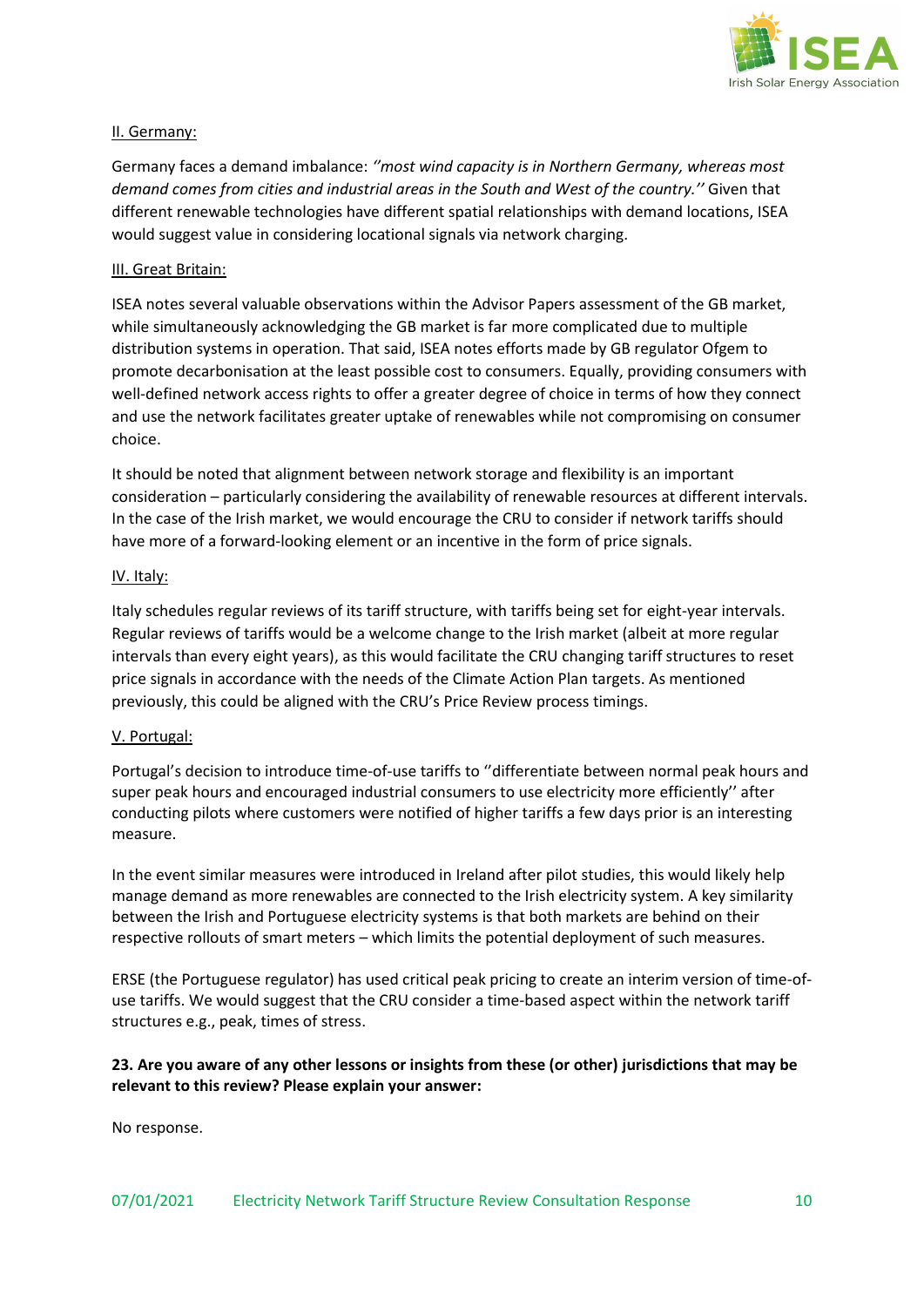

#### **3.9 Interactions with other policies:**

#### **24. In what ways could change to the electricity network tariff structures interact with other regulatory policies and arrangements?**

I. Renewable Energy Support Scheme (RESS): Tariffs should be more predictable and efficient. In other words, they should be linked to generation as opposed to capacity (MWh vs. MW) to ensure that developers can submit more cost-effective bids at subsequent rounds of RESS auctions. This will help to reduce the cost of adding renewable electricity to the electricity system for the taxpayer and improve societal buy-in of renewables.

II. Clean Export Guarantee: To facilitate self-consumers, tariffs should not be charged on electricity exported to the grid.

III. ESB Networks National Networks Local Connections: As active system management & distributed generation are incorporated as part of the Irish electricity system, changes to the electricity network tariff structures could be used to incentivise demand being met by local generators. The use of system methodology should be used to facilitate this – network tariff methodology should, in turn, be further refined to facilitate demand once the National Networks, Local Connections project is completed.